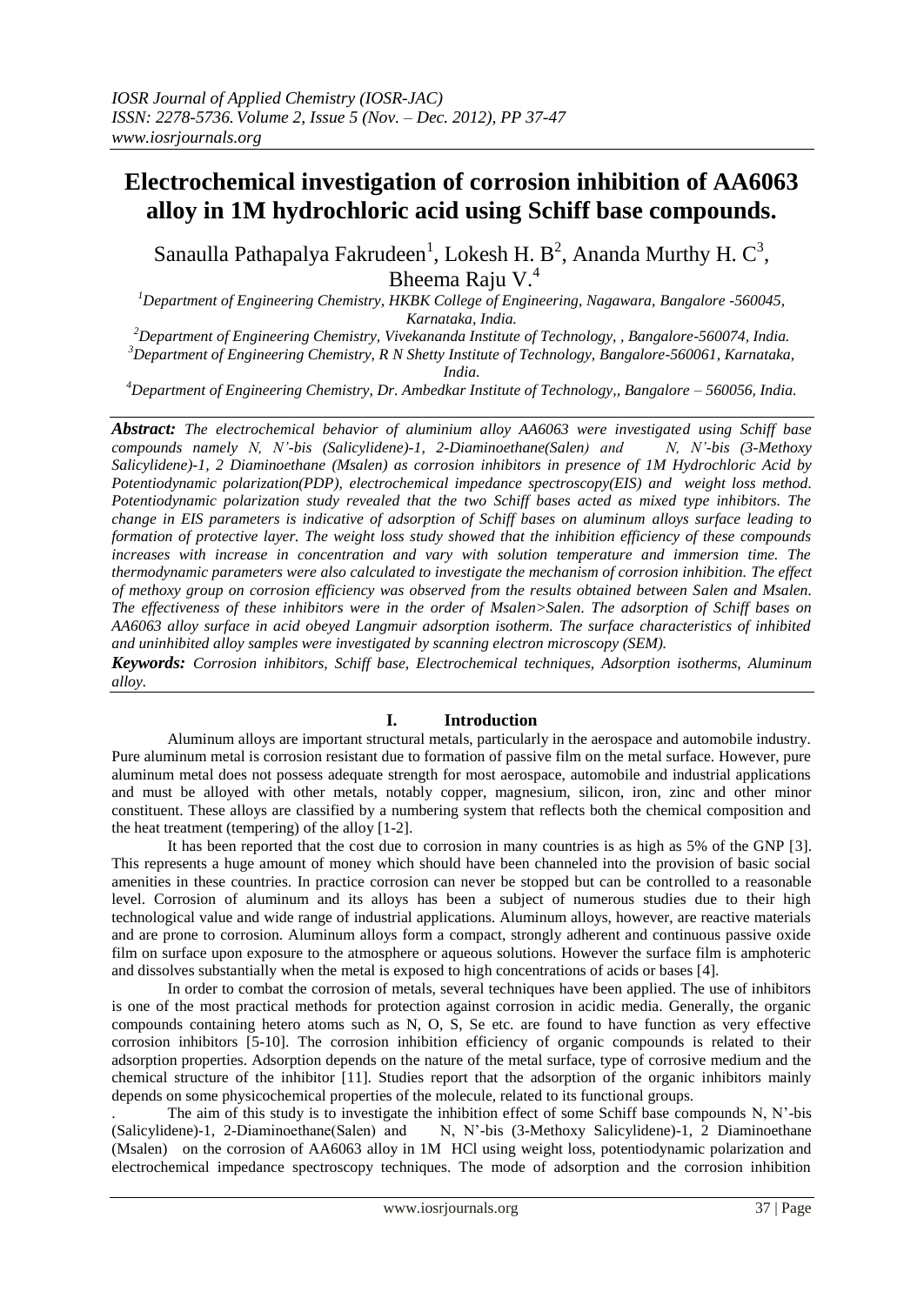mechanism are also discussed. The surface morphology was investigated by scanning electron microcopy (SEM).

The inhibition effect of Schiff base compounds are reported on steel [12-13.], Copper [14-15], and pure aluminium and its alloys [16- 20], in acidic medium. However, no substantial work has been carried out on corrosion inhibition of aluminium alloys in acidic medium by Schiff bases. Thus, it was thought worthwhile to study the corrosion inhibition effect of Schiff base compounds namely N, N'-bis (Salicylidene)-1, 2- Diaminoethane (Salen) and N, N'-bis (3-Methoxy Salicylidene)-1, 2 Diaminoethane (Msalen) ) on AA6063 Alloy in 1M Hydrochloric acid medium.

# **II. Materials and Methods**

#### **2.1 Materials**

The alloy samples were procured from M/S. Fenfe Metallurgical, Bangalore, India. The typical chemical composition of AA6063 alloy in weight percentage is magnesium (0.45-0.9), silicon (0.2-0.60), copper  $(0.1)$ , iron  $(0.35 \text{max})$ , manganese  $(0.1 \text{max})$ , titanium  $(0.1 \text{ Max})$  chromium  $(0.10)$ , zinc  $(0.1 \text{ max})$  and aluminum (balance) [21].

The alloy samples were cut into cylindrical test specimens and moulded in cold setting Acrylic resin exposing a surface area of 1.0 cm<sup>2</sup> for electrochemical measurements. For weight loss experiments the cylindrical alloy rods were cut into 24 mm dia x 2mm length -circular cylindrical disc specimens using an abrasive cutting wheel and a 2mm mounting hole at the centre of the specimen was drilled. Before each experiment, the electrodes were abraded with a sequence of emery papers of different grades (600, 800, and 1200), washed with double distilled water, degreased with acetone and dried at 353 K for 30 min in a thermostated electric oven and stored in a moisture-free desiccator prior to use. The corrosive medium selected for this study was 1M hydrochloric acid, which was prepared from analytical grade 37 percent acid concentrated (Merck ) in double distilled water.

#### **2.2 Inhibitor.**

The Schiff Bases were prepared by the condensation of respective aromatic aldehydes with each of diamines as per the reported procedure [22]. All reagents used were of analytical grade procured from Sigma Aldrich. N,N'-bis(Salicylidene)-1,2-Diaminoethane (Salen) was prepared by slow addition of Salicylaldehyde (2 mmol) in 30 mL methanol over a solution of 1,2-diaminoethane (1mmol) in 30 mL methanol and N,N'-bis(3- MethoxySalicylidene)-1,2-Diaminoethane (Msalen) by slow addition of Methoxysalicylaldehyde (2 mmol) in 30 mL methanol over a solution of 1,2-diaminoethane (1 mmol) in 30 mL methanol taken in a 250 mL condensation flask. In each case, 2-3drops of acetic acid was added to the mixture of aldehyde and diamine with stirring at constant temperature 298K for 1 hour. Further the mixture was refluxed for 4-5 hours on a water bath, heating occasionally to improve the yield of the product. The reaction mixture was cooled to room temperature overnight and the colored compound was filtered off and dried. The compounds were recrystallised with ethanol. The product identity was confirmed *via* melting points, Fourier transform infrared spectroscopy (FT-IR) and Proton Nuclear Magnetic Resonance  $({}^{1}H NMR)$ . The structure, molecular formula, molecular mass, melting points are shown in Table-1.

#### **N,N'-bis(Salicylidene)-1,2-Diaminoethane**

IR (KBr cm-1 ): 3415(OH), 3040(=C-H), 2860(-CH), 1628(C=N).

 ${}^{1}$ HNMR (CDCl<sub>3</sub>):  $\delta$  3.94 (s, 4H,-CH<sub>2</sub>-N), 6.83–7.3 (m, 8H, ArH). 8.35(s, 2H, N=CH), 13.17 (s, 1H, OH),

# **N,N'-bis(3-Methoxy Salicylidene)-1,2-Diaminoethane**

IR (KBr cm-1 ): 3443(OH), 3004(=C-H), 2896(-CH), 1628(C=N). 1246(-OCH3)

 $1_HNMR$  (CDCl<sub>3</sub>):  $\delta$  3.88(s, 6H, -OCH<sub>3</sub>),  $\delta$  3.96 (s, 4H, -CH<sub>2</sub>-N), 6.75–6.91 (m, 6H, ArH). 8.33(s, 2H, N=CH), 13.56 (s, 1H, OH), Table-1. Schiff Bases

| Table-T. Schiff Dases                                                                                                                                                                                    |                      |             |                 |
|----------------------------------------------------------------------------------------------------------------------------------------------------------------------------------------------------------|----------------------|-------------|-----------------|
| <b>Structure and Name</b>                                                                                                                                                                                | Molecular            | Molecular   | Melting         |
|                                                                                                                                                                                                          | Formula              | <b>Mass</b> | Point           |
| $-CH=N$ $ CH2$ ) <sub>2</sub> $ N=CH-$<br>ÒН<br>HO<br>N, N'-bis(Salicylidene)-1, 2-Diaminoethane (Salen)                                                                                                 | $C_{16}H_{16}N_2O_2$ | 268.31      | $129^{\circ}$ C |
| $-CH=N$ $\left(\text{CH}_2\right)_2$ $\left(\text{CH}_2\right)_2$ $\left(\text{CH}_2\right)_2$<br>ЮH<br>HO<br>CH <sub>2</sub><br>$H_3C$<br>N, N'-bis(3-MethoxySalicylidene)-1, 2-Diaminoethane (M-Salen) | $C_{18}H_{20}N_2O_4$ | 328.37      | $180^{\circ}$ C |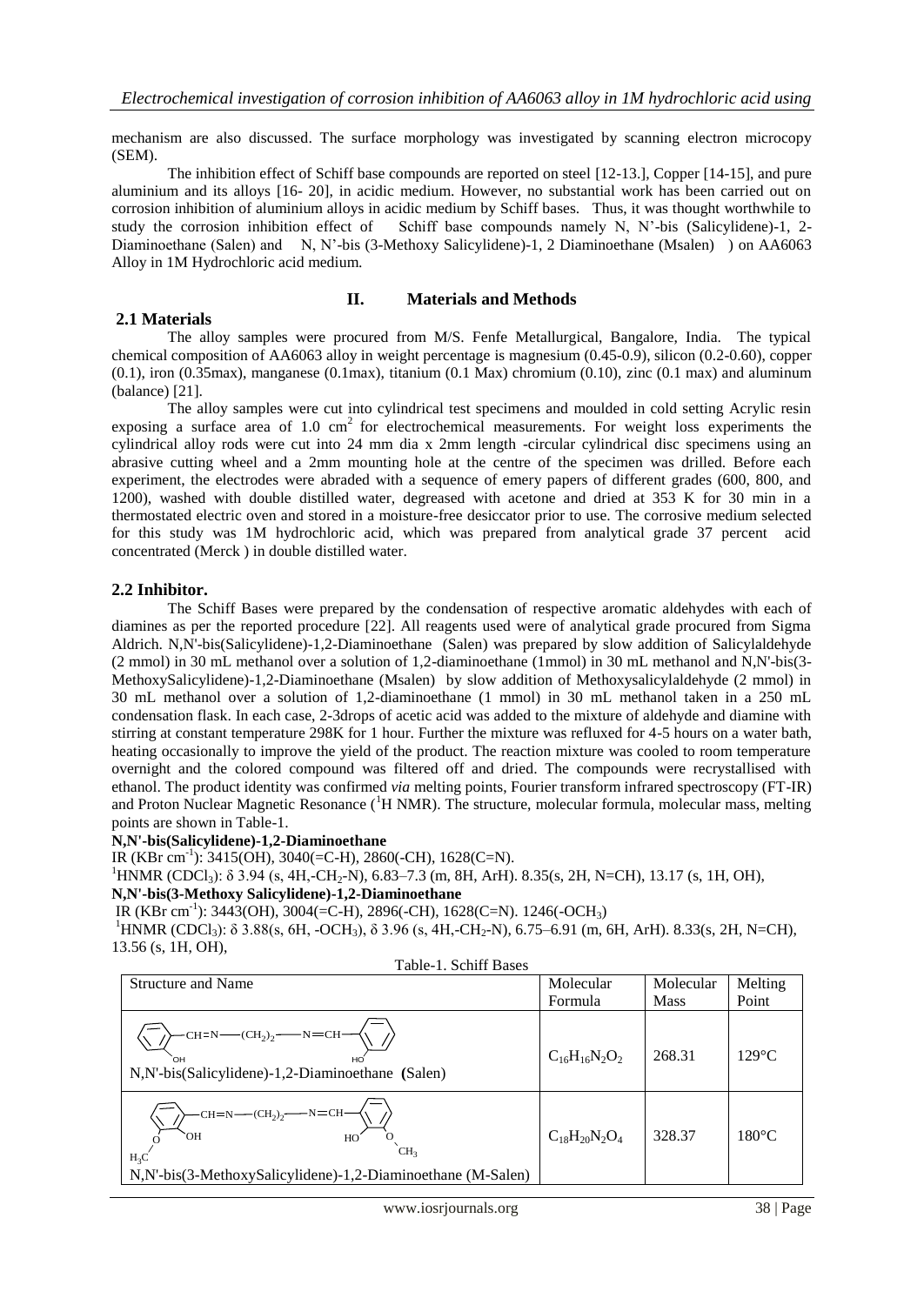#### **2.3 Electrochemical measurements.**

Potentiodynamic polarization (PDP) and electrochemical impedance spectroscopy (EIS) measurements were performed using CH660c electrochemical work station. All electrochemical experiments were measured after immersion of alloy specimens for 30 minutes to establish a steady state open circuit potential in absence and presence of inhibitors at 303 K.

Tafel plots were obtained using conventional three electrode Pyrex glass cell with alloy specimen (1cm<sup>2</sup> ) as working electrode (WE), platinum electrode (Pt) as an auxiliary electrode and standard calomel electrode (SCE) as reference electrode. All the values of potential were referred to SCE. Tafel plots were obtained by polarizing the electrode potential automatically from  $-250$  to  $+250$  mV with respect to open circuit potential (OCP) at a scan rate  $1mV$  s<sup>-1</sup>. The linear Tafel segments of anodic and cathodic curves were extrapolated to corrosion potential ( $E_{\text{corr}}$ ) to obtain corrosion current densities ( $I_{\text{corr}}$ ). The inhibition efficiency was evaluated from the  $I_{\text{corr}}$  values using the following relationship (1):

$$
\mu_{p}\% = \frac{i_{corr}^{0} - i_{corr}}{i_{corr}^{0}} \times 100
$$
 (1)

Where,  $i_{corr}^0$  and  $i_{corr}$  are values of corrosion current densities in absence and presence of inhibitor respectively.

EIS measurements were carried out in a frequency range from 100 kHz to 0.01 Hz with small amplitude of 10mV peak -to-peak, using AC signal at OCP. The impedance data was analyzed using Nyquist plot and Echem software ZSimpWin version 3.21 was used for data fitting. The inhibition efficiency ( $\mu$ R<sub>ct</sub> %) was calculated from the charge transfer resistance  $(R_{ct})$  values using following equation (2):

$$
\mu_{\text{Ret}} \% = \frac{R_{\text{ct}}^i - R_{\text{ct}}^0}{R_{\text{ct}}^i} \quad \text{x} \quad 100 \tag{2}
$$

Where,  $R^0_{\text{ct}}$  and  $R^i_{\text{ct}}$  are the charge transfer resistance in absence and presence of inhibitor, respectively.

#### **2.4 Weight loss measurements**

Weight loss measurements were performed on aluminium alloys as per ASTM Method [23]. The test specimens were immersed in 100mL 1M hydrochloric acid solution in absence and presence of different concentrations (25,50,75 and 100 ppm ) of Salen and Msalen at different temperature ranges (303, 313, 323 and 333 K) in thermostated water bath. The difference in weight for exposed period of 2, 4, 6 and 8 hours was taken as the total weight loss. The weight loss experiments were carried out in triplicate and average values were recorded. The corrosion rate was evaluated as per ASTM Method [23]. The percentage of inhibition efficiency  $(\mu_{WL\%})$  and the degree of surface coverage ( $\theta$ ) were calculated using equations (3) and (4):

$$
\mu_{\text{WL}}\% = \frac{Wo - Wi}{Wo} \qquad \text{x} \qquad 100
$$
\n
$$
\theta = \frac{Wo - Wi}{Wo}
$$
\n(3)\n
$$
\theta = \frac{Wo - Wi}{Wo}
$$
\n(4)

Where  $W_0$  and *Wi* are the weight loss values of aluminium alloy sample in the absence and presence of the inhibitor and  $\theta$  is the degree of surface coverage of the inhibitor.

# **2.5 Scanning electron microscopy (SEM).**

The surface morphology of the corroded surface in the presence and absence of inhibitors were studied using scanning electron microscope [Model No JSM-840A-JEOL]. To understand the morphology of the aluminium alloy surface in the absence and presence of inhibitors, the following cases were examined.

(i) Polished aluminium alloy specimen. (ii) Aluminium alloy specimen dipped in 1M HCl. (iii) Aluminium alloy specimen dipped in 1M HCl containing 100 ppm of Schiff base.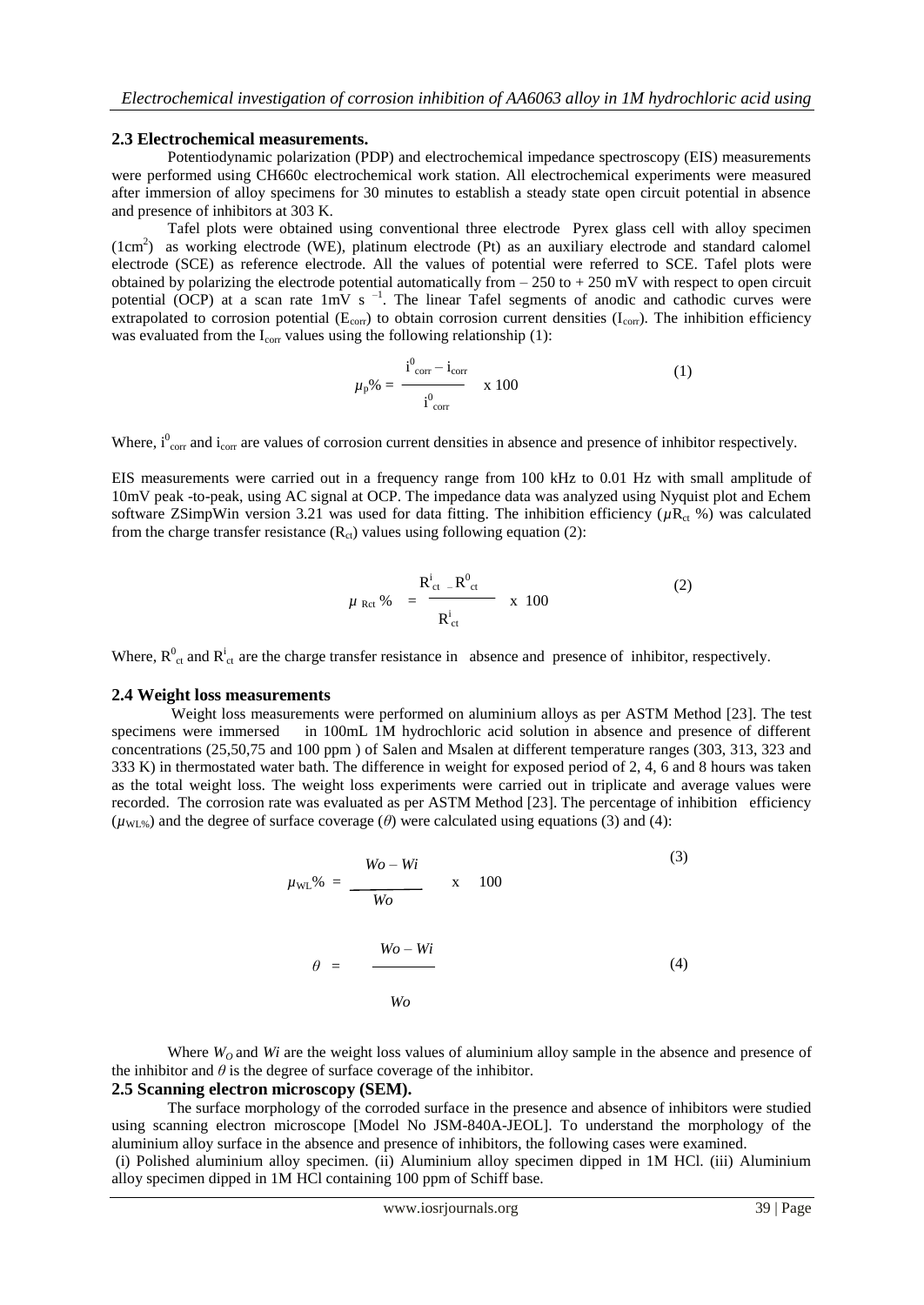#### **III. Results and Discussion 3.1 Potentiodynamic polarisation (PDP)**

The polarization measurements of AA6063 alloy specimens were carried out in 1M Hydrochloric acid, in the absence and in the presence of different concentrations (25 -100 ppm) of Salen and Msalen at 303K in order to study the anodic and cathodic reactions. The Fig.1 (a) and (b) represents potentiodynamic polarisation curves (Tafel plots) of AA6063 alloy in 1M Hydrochloric acid in absence and presence of various concentrations of Salen and Msalen at 303K respectively. The electrochemical parameters i.e. corrosion potential ( $E_{corr}$ ), corrosion current density ( $i_{corr}$ ), cathodic and anodic Tafel slopes ( $b_a$  and  $b_c$ ) associated with the polarization measurements of Salen and Msalen are listed in Table.2. The inhibition efficiency ( $\mu_p$  %) of inhibitors at different concentrations was calculated from the equation (1). It is observed from the PDP results that, in presence of inhibitors, the curves are shifted to lower current density ( $i_{\text{corr}}$ ) regions and Tafel slopes  $b_{\text{a}}$ and  $b_c$  values increased with increase in concentration of inhibitors showing the inhibition tendency of Salen and Msalen. The corrosion potential  $(E_{corr})$  values do not show any appreciable shift, which suggest that both inhibitors acted as mixed type but predominantly cathodic inhibitors [24-25]. This can probably be due to the adsorption of protonated Schiff base molecules on the cathodic and anodic sites.



Figure. 1. Potentiodynamic polarisation curves (Tafel plots) of AA6063 alloy in 1M Hydrochloric acid in absence and presence of various concentrations of (a) Salen and (b) Msalen at 303K.

| Table.2. Potentiodynamic polarisation parameters of AA6063 alloy in 1M Hydrochloric acid in absence and |
|---------------------------------------------------------------------------------------------------------|
| presence of various concentrations of (a) Salen and (b) Msalen at 303K.                                 |

|                  |                               |                                      | <b>Tafel data</b>                                                             |                         |                                    |           |
|------------------|-------------------------------|--------------------------------------|-------------------------------------------------------------------------------|-------------------------|------------------------------------|-----------|
| <b>Inhibitor</b> | <b>Concentration</b><br>(ppm) | $-\mathbf{E}_{corr}$<br>(mV vs. SCE) | <b>L</b> <sub>corr</sub><br>$\left(\underline{\text{mA}} \text{ cm}^2\right)$ | $b_{c}$<br>$(mV dec-1)$ | $\boldsymbol{v}_a$<br>$(mV dec-1)$ | $\mu_p$ % |
| Salen            | $\theta$                      | 797                                  | 3.29                                                                          | 187                     | 47                                 | ---       |
|                  | 25                            | 801                                  | 1.12                                                                          | 188                     | 51                                 | 65.9      |
|                  | 50                            | 810                                  | 1.01                                                                          | 194                     | 52                                 | 69.3      |
|                  | 75                            | 816                                  | 0.92                                                                          | 197                     | 55                                 | 72.0      |
|                  | 100                           | 829                                  | 0.82                                                                          | 201                     | 57                                 | 75.0      |
| Msalen           | 25                            | 807                                  | 1.05                                                                          | 192                     | 54                                 | 68.1      |
|                  | 50                            | 818                                  | 0.88                                                                          | 195                     | 56                                 | 73.3      |
|                  | 75                            | 825                                  | 0.82                                                                          | 199                     | 59                                 | 75.1      |
|                  | 100                           | 828                                  | 0.72                                                                          | 205                     | 61                                 | 78.1      |

# **3.2 Electrochemical impedance spectroscopy.**

The effect of the inhibitor concentration on the impedance behavior of AA6063 alloy in 1M Hydrochloric acid was studied and Nyquist plots of AA6063 in absence and presence of various concentrations of Schiff bases are given in Fig 2 (a) and (b). It is clear from the Figr that the impedance diagrams obtained yield a semicircle shape. This indicates that the corrosion process is mainly controlled by charge transfer. The general shape of the Nyquist plots is similar for all samples of AA 6063 alloy, with a large capacitive loop at higher frequencies and inductive loop at lower frequencies. The similar impedance plots have been reported for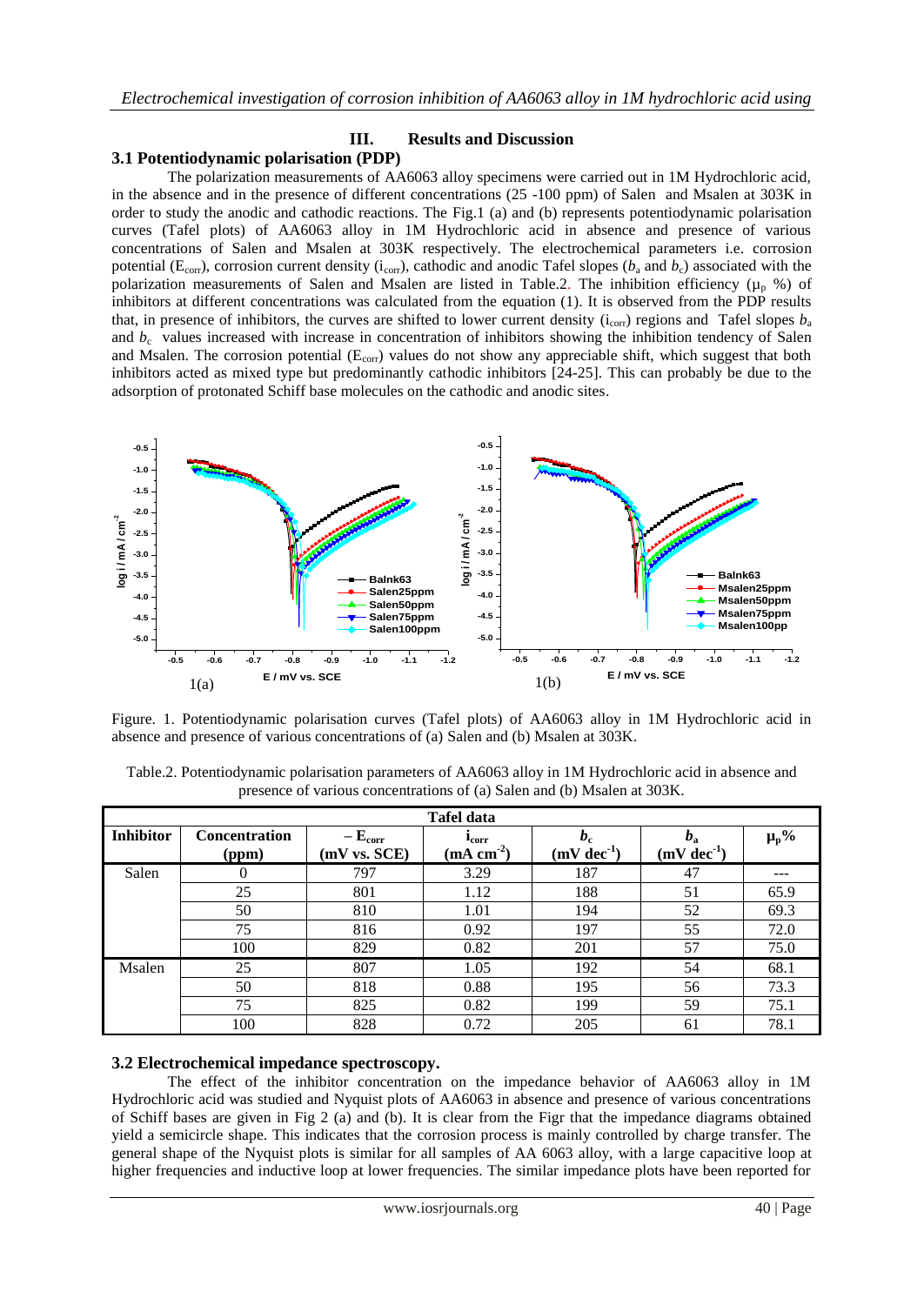the corrosion aluminum and its alloys in hydrochloric acid [26-32]. The Nyquist plot with a depressed semicircle with the center under the real axis is characteristic property of solid electrode and this kind of phenomenon is known as the dispersing effect [33-34].



Figure. 2. Nyquist plot for AA6063 alloy in 1M Hydrochloric acid in absence and presence of various concentrations of (a) Salen and (b) Msalen at 303K

An equivalent circuit fitting of five elements was used to simulate the measured impedance data of AA6063 alloy is depicted in Fig.3.



Figure. 3. The equivalent circuit model used to fit the experimental impedance data

The equivalent circuit includes solution resistance  $R_s$ , charge transfer resistance  $R_{ct}$ , inductive elements  $R_L$  and L. The circuit also consists of constant phase element, CPE (Q) in parallel to the parallel resistors  $R_{ct}$  and  $R_L$ , and  $R<sub>L</sub>$  is in series with the inductor L. The impedance spectra for the aluminium alloy in absence and presence of the inhibitors are depressed. The deviation of this kind is referred as frequency dispersion, and has been attributed to inhomogeneous of solid surface of aluminum alloy. Assumption of a simple  $R_{ct}$  –C<sub>dl</sub> is usually a poor approximation especially for systems showing depressed semicircle behavior due to non – ideal capacitive behaviour of solid electrodes [35]. The capacitor in the equivalent circuit can be replaced by a constant phase element (CPE), which is a frequency dependent element and related to surface roughness. CPE is substituted for the respective capacitor of  $C_{d}$  in order to give a more accurate fit. The impedance function of a CPE is defined in impedance [36] representation as (5).

$$
Z_{\rm CPE} = \frac{1}{(Y_0 j \omega)^n}
$$
 (5)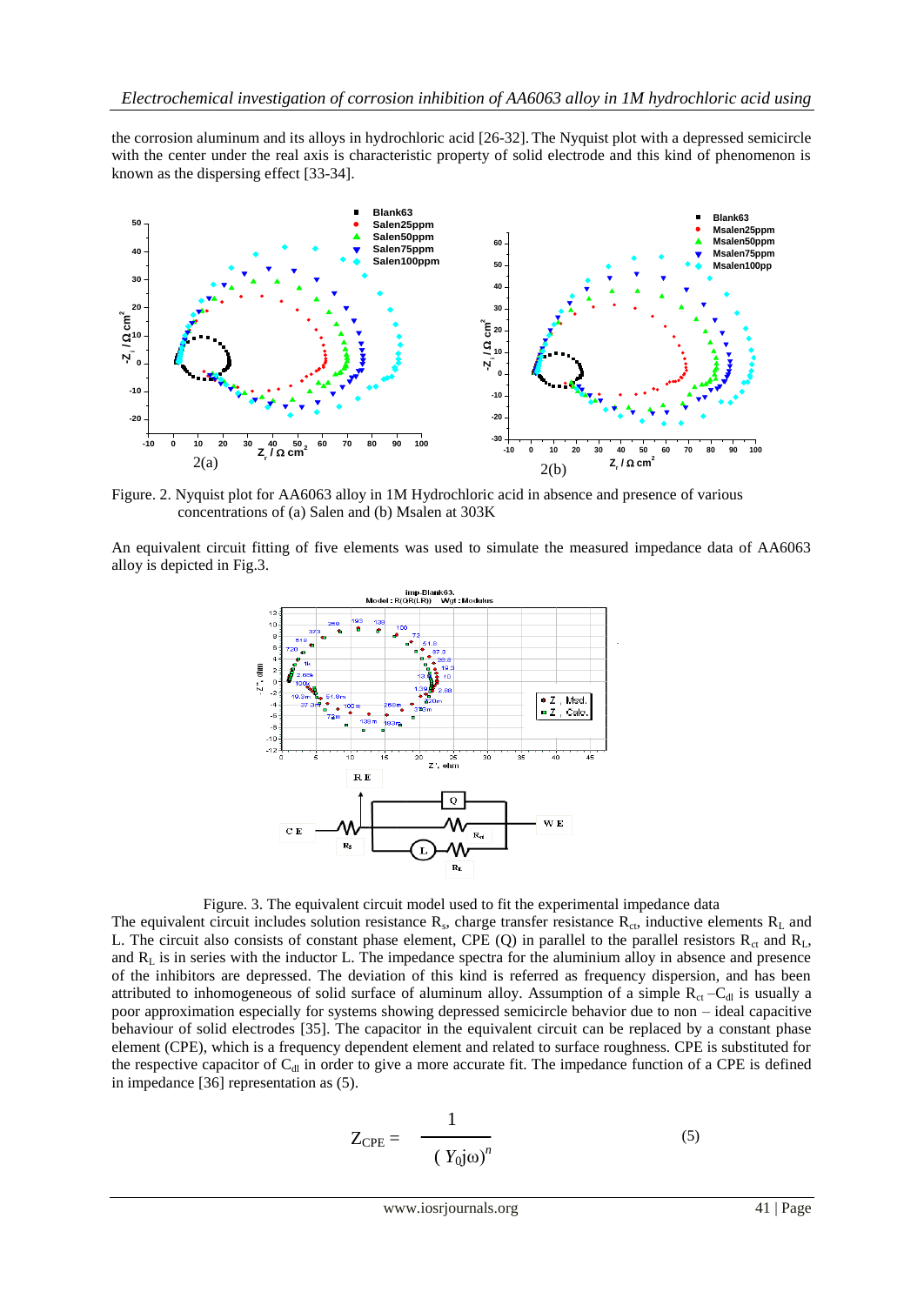Where,  $Y_0$  magnitude of CPE, *n* is exponent of CPE, and are frequency independent, and  $\omega$  is the angular frequency for which – Z" reaches its maximum value, *n* is dependent on the surface morphology : –  $1 \le n \le$ 1.  $Y_0$  and *n* can be calculated by the equation proved by Mansfeld et al [37]. The double layer capacitance (C<sub>dl</sub>) can be calculated from the equation.(6) [38].

$$
C_{dl} = Y_0 \left(\omega_{max}\right)^{n-1} \tag{6}
$$

Where C<sub>dl</sub> is the double layer capacitance and  $\omega_{max}$  is the angular frequency at which – Z'' reaches maximum and *n* is the CPE exponent.

The electrochemical impedance parameters  $R_s$ ,  $R_{ct}$ ,  $R_L$ ,  $L$ ,  $\omega$ , CPE, *n* and  $C_{dl}$  are listed in Table-3. The inhibition efficiency was evaluated by  $R_{ct}$  and  $C_{dl}$  values of the impedance data, it is shown from Table-3 that charge transfer resistance ( $R_{ct}$ ) of inhibited system increased and double layer capacitance ( $C_{d}$ ) decreased with increase in inhibitor concentration. This was due to adsorption of Schiff base molecule on the metal surface, the adsorbed inhibitor blocks either cathodic or anodic reaction or both formation of physical barrier, which reduces metal reactivity. The effect of inhibitor may be due to changes in electric double layer at the interface of solution and metal electrode. The decrease in double layer capacitance  $(C_{\rm d})$  can be caused by decrease in local dielectric constant and /or increase in the thickness of electric double layer, this suggest that the Schiff base molecules inhibit the aluminium alloy by adsorption at the metal – acid interface. It is evident that the inhibition efficiency increases with increase in inhibitor concentration which is in good agreement with the Potentiodynamic polarization results.

|                  | <b>EIS</b> data               |                                      |                                       |                                                        |                 |      |                              |        |                              |                                     |  |
|------------------|-------------------------------|--------------------------------------|---------------------------------------|--------------------------------------------------------|-----------------|------|------------------------------|--------|------------------------------|-------------------------------------|--|
| <b>Inhibitor</b> | <b>Concentration</b><br>(ppm) | $R_{S}$<br>$(\Box$ cm <sup>2</sup> ) | $R_{ct}$<br>$(\Box$ cm <sup>2</sup> ) | $\mathbf{R}_{\mathrm{L}}$<br>$(\Box$ cm <sup>2</sup> ) | L<br>$(H cm-2)$ | (Hz) | <b>CPE</b><br>$(\mu F cm-2)$ | n      | Cdl<br>$(\mu \text{F cm}^2)$ | $\mu_{\text{Ret}}$<br>$\frac{0}{0}$ |  |
| Salen            | $\Omega$                      | 1.06                                 | 21                                    | 4.3                                                    | 24.5            | 9.4  | 71.0                         | 0.9225 | 52.0                         | $---$                               |  |
|                  | 25                            | 1.09                                 | 61                                    | 23.4                                                   | 131             | 23   | 41.0                         | 0.8970 | 24.6                         | 65.6                                |  |
|                  | 50                            | 1.13                                 | 69                                    | 24.7                                                   | 152             | 29   | 38.0                         | 0.9080 | 23.5                         | 69.6                                |  |
|                  | 75                            | 1.17                                 | 77                                    | 27.4                                                   | 157             | 35   | 36.1                         | 0.9161 | 22.9                         | 72.7                                |  |
|                  | 100                           | 1.21                                 | 91                                    | 28.3                                                   | 167             | 41   | 30.1                         | 0.9266 | 20.0                         | 76.9                                |  |
| Msalen           | 25                            | 1.15                                 | 68                                    | 27.8                                                   | 136             | 31   | 36.7                         | 0.8687 | 18.4                         | 69.1                                |  |
|                  | 50                            | 1.18                                 | 82                                    | 31.2                                                   | 205             | 38   | 29.0                         | 0.9077 | 17.5                         | 74.4                                |  |
|                  | 75                            | 1.24                                 | 88                                    | 35.0                                                   | 225             | 46   | 25.0                         | 0.9145 | 15.4                         | 76.6                                |  |
|                  | 100                           | 1.29                                 | 98                                    | 35.7                                                   | 263             | 55   | 21.7                         | 0.9161 | 13.3                         | 78.6                                |  |

Table-3. Electrochemical impedance parameters of AA6063 alloy in 1M Hydrochloric acid in absence and presence of various concentrations of (a) Salen and (b) Msalen at 303K

#### **3.3 Weight loss measurements**

The experimental data of weight loss (∆w), percentage of inhibition efficiency (µ**WL%**), Corrosion Rate (C.R.) in mmpy and degree of Surface Coverage (θ) for AA6063 in 1M Hydrochloric acid in absence and presence of various concentration of (a) Salen and (b) Msalen Schiff bases at 2 hours of exposure time and different temperature are shown in Table. 4.

#### **3.3.1 Effect of inhibitor concentration**

The variation of inhibition efficiency  $(\mu_{WL}\%)$  with inhibitor concentration is shown in Fig..4(a). Increase in inhibition efficiency at higher concentration of inhibitor may be attributed to larger coverage of metal surface with inhibitor molecules. The maximum inhibition efficiency was achieved at 100 ppm and a further increase in inhibitor concentration caused no appreciable change in performance

#### **3.3.2 Effect of immersion time**

The effect of immersion time on inhibition efficiency is shown in Fig. 4(b). All the tested Schiff bases show a decrease in inhibition efficiency with increase in immersion time from 2 to 8 hours. This indicates desorption of the Schiff Base over a longer test period and may be attributed to various other factors such as formation of less persistent film layer on the metal surface, and increase in cathodic reaction or increase in ferrous ion concentration [39].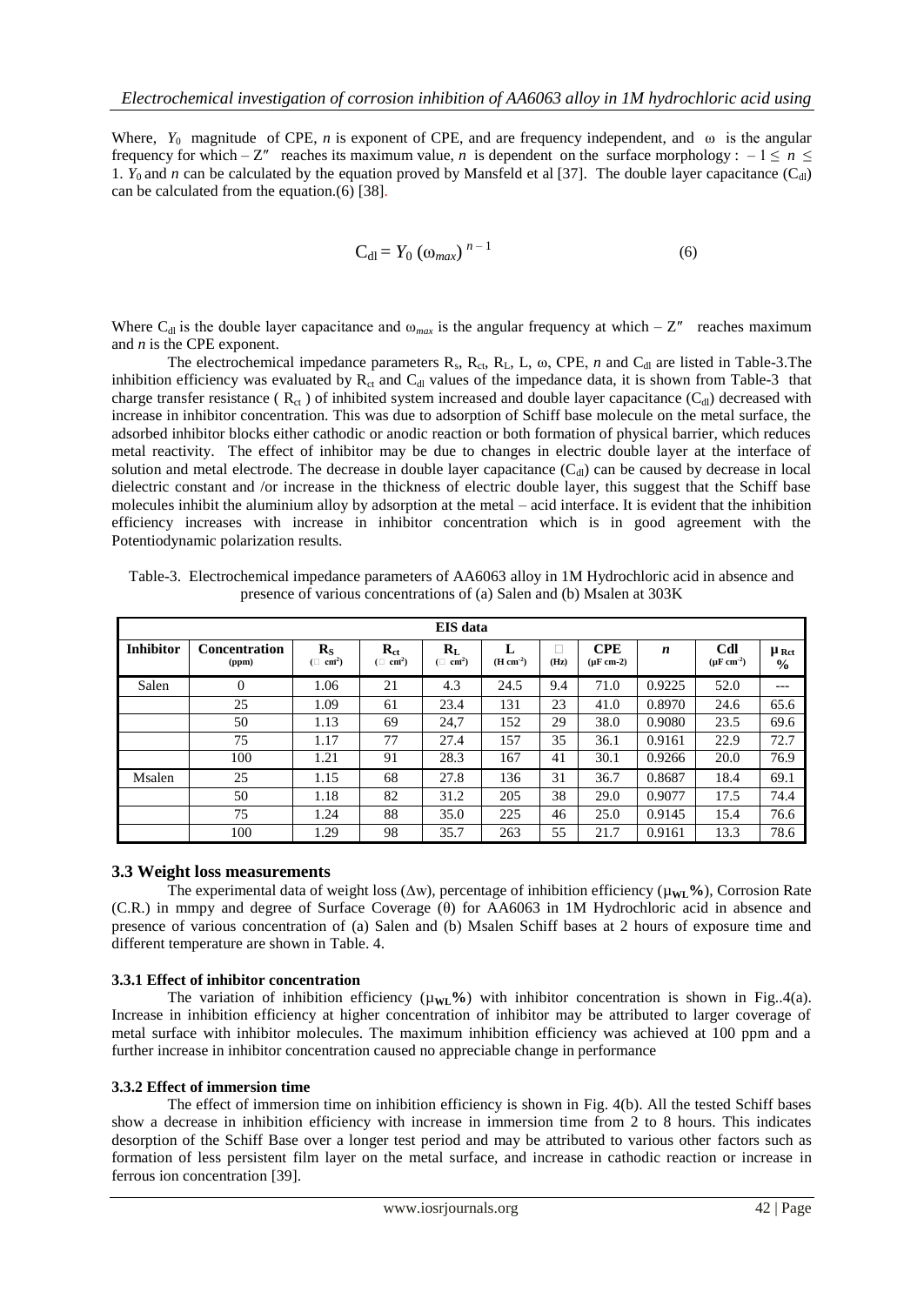# **3.3.3 Effect of temperature**

The influence of temperature on inhibition efficiency of two Schiff bases compounds is shown in Fig.4(c). The inhibition efficiency for the two Schiff base compounds decreases with increase in temperature from 303 to 333K. The decrease in inhibition efficiency with rise in temperature may be attributed to desorption of the inhibitor molecules from metal surface at higher temperatures and higher dissolution rates of aluminium at elevated temperatures.

Table- 4. Weight loss parameters for AA6063 in 1M hydrochloric acid in the absence and presence of various concentrations of Salen and Msalen at 2 hours of exposure time and different temperature.

| <b>Inhibitor</b> | Conc  | Weight Loss( $\Delta w$ ) / mg, Percentage of Inhibition (uwL%), Corrosion Rate(CR) / mmpy,<br>Surface Coverage( $\theta$ ) |               |      |      |       |             |      |       |       |            |       |      |       |      |       |      |
|------------------|-------|-----------------------------------------------------------------------------------------------------------------------------|---------------|------|------|-------|-------------|------|-------|-------|------------|-------|------|-------|------|-------|------|
|                  | /ppm  | 303 K                                                                                                                       |               |      |      | 313 K |             |      | 323 K |       |            | 333 K |      |       |      |       |      |
|                  |       | Δw                                                                                                                          | <b>UWL</b>    | CR   | θ    | Δw    | <b>LIWL</b> | CR   | θ     | Δw    | <b>HWL</b> | CR    | θ    | Δw    | uwl  | CR    | θ    |
|                  |       |                                                                                                                             | %             |      |      |       | %           |      |       |       | %          |       |      |       | %    |       |      |
|                  | Blank | 13.7                                                                                                                        | $\frac{1}{2}$ | 21.0 | ---- | 49.9  | ---         | 76.4 | ---   | 102.8 | ----       | 157.3 | ---  | 199.8 | ---- | 305.8 | ---- |
| Salen            | 25    | 4.7                                                                                                                         | 66            |      | 0.66 | 21.5  | 57          | 32.8 | 0.57  | 54.5  | 47         | 83.4  | 0.47 | 117.9 | 41   | 180.4 | 0.41 |
|                  | 50    | 4.1                                                                                                                         | 70            | 6.3  |      | 20.0  | 60          | 30.5 | 0.6   | 50.4  | 51         |       | 0.51 | 109.9 | 45   | 168.2 | 0.45 |
|                  | 75    | 31                                                                                                                          | В             |      | 0.73 | 18.5  | 63          | 28.3 | 0.63  | 47.3  | 54         | 72.4  | 0.54 | 103.9 | 48   | 159.0 | 0.48 |
|                  | 100   | 3.3                                                                                                                         | 76            | 5.0  | 0.76 | 16.0  | 68          | 24.4 | 0.68  | 42.1  | 59         | 64.5  | 0.59 | 95.9  | 52   | 146.8 | 0.52 |
|                  | 25    | 4.4                                                                                                                         | 68            | 6.7  | 0.68 | 20.0  | 60          | 30.5 | 0.6   | 49.3  | 52         | 75.5  | 0.52 | 109.9 | 45   | 168.2 | 0.45 |
| Msalen           | 50    | 3.8                                                                                                                         | 72            | 5.9  | 0.72 |       | 65          | 26.7 | 0.65  | 45.2  | 56         | 69.2  | 0.56 | 101.9 | 49   | 155.9 | 0.49 |
|                  | 75    | 3.2                                                                                                                         |               | 4.8  | 0.7  | 16.5  | 67          | 25.2 | 0.67  | 42.1  | 59         | 64.5  | 0.59 | 91.9  | 54   | 140.  | 0.54 |
|                  | 100   | 2.9                                                                                                                         | 79            | 4.4  | 0.79 | 14.5  |             |      |       | 36.0  | 65         | 55.1  | 0.65 | 81.9  | 59   | 125   | 0.59 |



Figure. 4. Variation of inhibition efficiency with (a) Inhibitor concentration (b) Exposure time (c) Temperature in 1M Hydrochloric acid for Salen and Msalen.

# **3.3.4 Thermodynamic activation parameters**

Thermodynamic activation parameters are important to study the inhibition mechanism. The activation energy (Ea) is calculated from the logarithm of the corrosion rate in acidic solution is a linear function of  $(1/T)$  -Arrhenius equation (7):

$$
log (CR) = -E_a / 2.303RT + A
$$
 (7)

Where, Ea is the apparent effective activation energy, R is the universal gas constant and A is the Arrhenius pre exponential factor. Plots of logarithm of corrosion rate obtained by weight loss measurement versus 1/T gave straight lines and slope equal to  $(-E_a/2.303R)$  as shown in Figs. 5(a) and 5(b) for Salen and Msalen respectively. The  $E_a$  values calculated are listed in Table-5.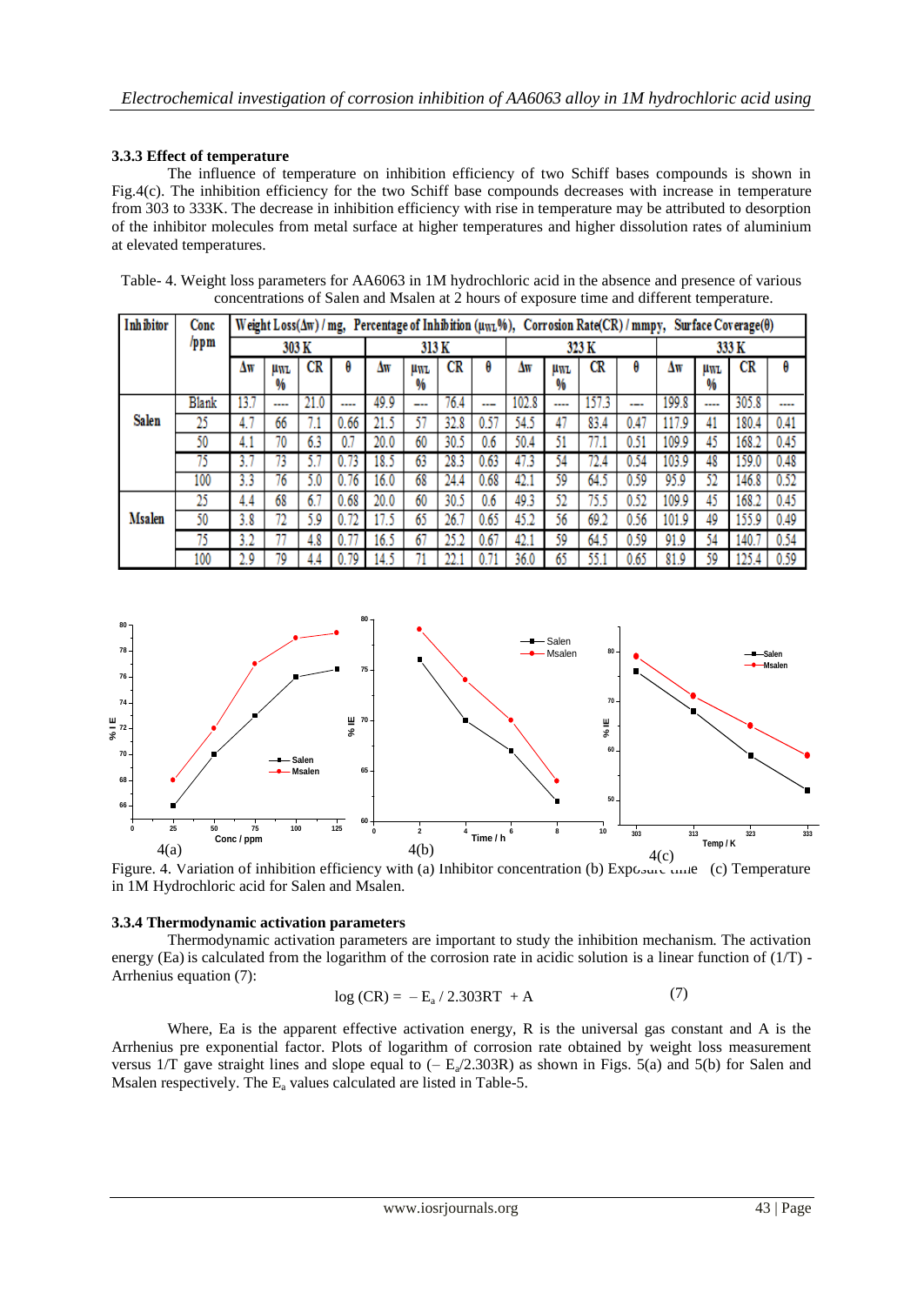

Figure. 5. Arrhenius plot of log CR versus 1/T in absence and presence of (a) Salen and (b)Msalen.

A plot of log (CR/T) versus 1/T gave a straight line, Figs. 6(a) and (b) with a slope of (– ΔH/2.303 R) and an intercept of  $[(\log (R/Nh) + (\Delta S/2.303 R)]$ , from which the values of  $\Delta S^*$  and  $\Delta H^*$  were calculated. The straight lines were obtained according to transition state equation (8):

$$
C R = RT/N h \exp(-\Delta H^* / RT) \exp(\Delta S^* / R)
$$
 (8)

Where, *h* is the Plank constant, *N* is the Avogadro number,  $\Delta S^*$  is entropy of activation and  $\Delta H^*$  is the enthalpy of activation. The  $\Delta S^*$  and  $\Delta H^*$  values calculated are listed in Table-5.



Table-5 Thermodynamic parameters of activation of AA6063 in 1M HCl in presence and absence of different concentrations of Salen and Msalen.

| <b>Inhibitor</b> | <b>Concentration</b> (ppm) | ${\bf E_a}$    | $\Box$ H $^*$ | $\square$ S*                  |
|------------------|----------------------------|----------------|---------------|-------------------------------|
|                  |                            | $(kJmol^{-1})$ | $(kJmol-1)$   | $(J \text{ mol}^{-1} K^{-1})$ |
| Salen            | 0                          | 72.49          | 69.22         | 10.22                         |
|                  | 25                         | 77.78          | 76.07         | 26.38                         |
|                  | 50                         | 79.43          | 77.58         | 29.98                         |
|                  | 75                         | 79.79          | 81.40         | 40.79                         |
|                  | 100                        | 80.92          | 84.84         | 49.91                         |
| Msalen           | 25                         | 76.84          | 78.17         | 32.07                         |
|                  | 50                         | 79.23          | 80.81         | 38.97                         |
|                  | 75                         | 80.62          | 82.75         | 43.75                         |
|                  | 100                        | 80.93          | 87.71         | 57.54                         |

The E<sup>a</sup> values of aluminium alloy in 1M Hydrochloric acid in the presence of Schiff base compounds are higher than those in the absence of Schiff bases. The increase in the  $E_a$  values, with increasing inhibitor concentration is attributed to physical adsorption of inhibitor molecules on the metal surface [40]. In other words, the adsorption of inhibitor on the electrode surface leads to formation of a physical barrier that reduces the metal dissolution in electrochemical reactions [41]. The inhibition efficiency decreases with increase in temperature which indicates desorption of inhibitor molecules as the temperature increases [42]. The values of enthalpy of activation (ΔH<sup>\*</sup>) are positive; this indicates that the corrosion process is endothermic. The values of entropy of activation  $( \Delta S^*)$  are higher in the presence of inhibitor than those in the absence of inhibitor. The increase in values of  $\Delta S^*$  reveals that an increase in randomness occurred on going from reactants to the activated complex [43-45].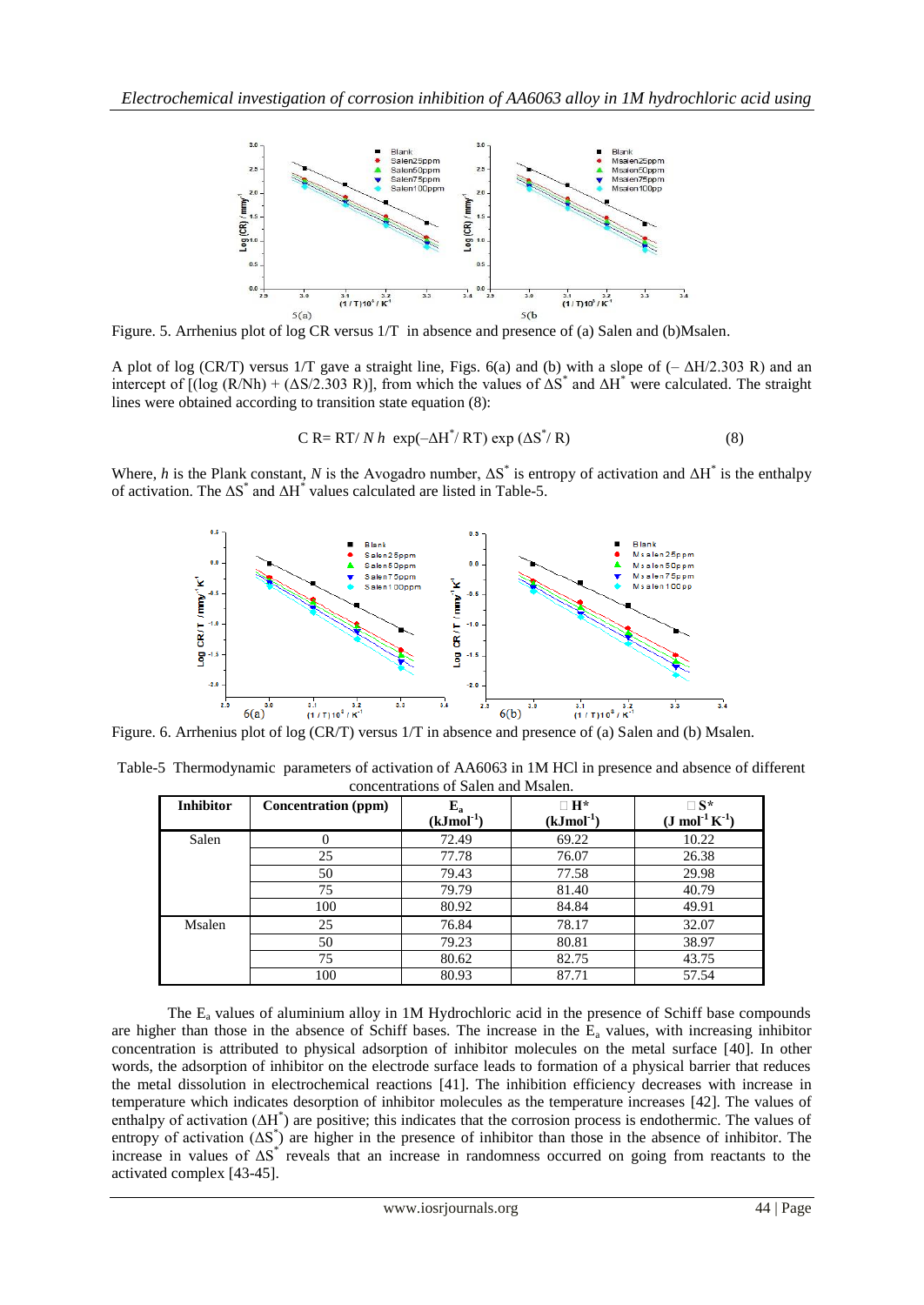#### **3.3.5 Adsorption isotherms**

It is generally assumed that the adsorption of the inhibitor at the interface of metal and solution is the first step in the mechanism of inhibition aggressive media. It is also widely acknowledged that adsorption isotherms provide useful insights into the mechanism of corrosion inhibition. The investigated compounds inhibit the corrosion by adsorption at the metal surface. Theoretically, the adsorption process has been regarded as a simple substitution adsorption process, in which an organic molecule in the aqueous phase substitutes the water molecules adsorbed on the metal surface [46]. The surface coverage (θ) value calculated from weight loss data for different concentrations of Schiff bases was used to explain the best adsorption isotherm. The value of surface coverage (θ) was tested graphically for fitting a suitable adsorption isotherm. Attempts were made to fit surface coverage (θ) values of various isotherms including Langmuir, Freundlich and Temkin isotherms. Among three adsorption isotherms obtained, the best fitted isotherm was the Langmuir adsorption isotherm (C<sub>(inh)</sub> /  $\theta$  vs.  $C_{(inh)}$ ) Fig.7(a) with the linear regression coefficient values ( $\mathbb{R}^2$ ) in the range of 0.9994 - 0.9995. The Langmuir adsorption isotherm can be expressed by following equation (9):

$$
\frac{C_{\text{(inh)}}}{\theta} = \frac{1}{K_{\text{(ads)}}} + C_{\text{(inh)}}
$$
(9)

Where  $C_{(inh)}$  is inhibitor concentration and  $K_{(ads)}$  is an equilibrium constant for adsorption and desorption. The  $K_{(ads)}$  was calculated from the intercepts of the straight lines on the  $C_{(inh)}/\theta$  axis Fig.7(a) and standard free energy of adsorption of inhibitor  $\Delta G_{ads}^0$  was calculated using the relation (10);.

$$
\Delta G^0_{ads} = -RT \ln (55.5 K_{ads}) \tag{10}
$$

To calculate heat of adsorption ( $\Delta H^0_{ads}$ ) and entropy of adsorption ( $\Delta S^0_{ads}$ ) In K<sub>(ads)</sub> vs. 1/T was plotted as shown in Fig.7(b). The straight lines were obtained with a slope equal to  $(-\Delta H_{ads}^0/R)$  and intercept equal to  $(\Delta S^0_{ads} / R + \text{ln } 1/55.5)$ . The values of equilibrium constant  $(K_{(ads)})$ , Standard free energy of adsorption( $\Delta G^0_{ads}$ ), enthalpy of adsorption ( $\Delta H^0_{ads}$ ) and entropy of adsorption ( $\Delta S^0_{ads}$ ) are listed in Table-6.



Figure. 7. (a) Langmuir adsorption isotherm plot and (b) Heat of adsorption isotherm plot for Salen and Msalen.

Table.6. Thermodynamic parameters for the adsorption of inhibitor in 1M HCl on AA6063 alloy surface at different temperature.

| <b>Inhibitor</b> | Concentration<br>(ppm) | <b>Temperature</b><br>(K) | $K_{ads}$<br>$(10^3 \,\mathrm{M}^{-1})$ | $\square$ G <sup>o</sup> <sub>ads</sub><br>$(kJmol^{-1})$ | $\Box$ H <sup>o</sup> <sub>ads</sub><br>$(kJmol-1)$ | $\square$ S <sup>o</sup> <sub>ads</sub><br>$\left(\text{Jmol}^{\text{-1}}\right)$ |
|------------------|------------------------|---------------------------|-----------------------------------------|-----------------------------------------------------------|-----------------------------------------------------|-----------------------------------------------------------------------------------|
| Salen            | 100                    | 303                       | 8.49                                    | $-33$                                                     | 30.2                                                | 199                                                                               |
|                  |                        | 313                       | 5.7                                     | $-33$                                                     |                                                     |                                                                                   |
|                  |                        | 323                       | 3.86                                    | $-33$                                                     |                                                     |                                                                                   |
|                  |                        | 333                       | 2.9                                     | $-33$                                                     |                                                     |                                                                                   |
| Msalen           | 100                    | 303                       | 12.3                                    | $-34$                                                     | 26.3                                                | 190                                                                               |
|                  |                        | 313                       | 8.03                                    | $-34$                                                     |                                                     |                                                                                   |
|                  |                        | 323                       | 6.09                                    | $-34$                                                     |                                                     |                                                                                   |
|                  |                        | 333                       | 4.72                                    | $-35$                                                     |                                                     |                                                                                   |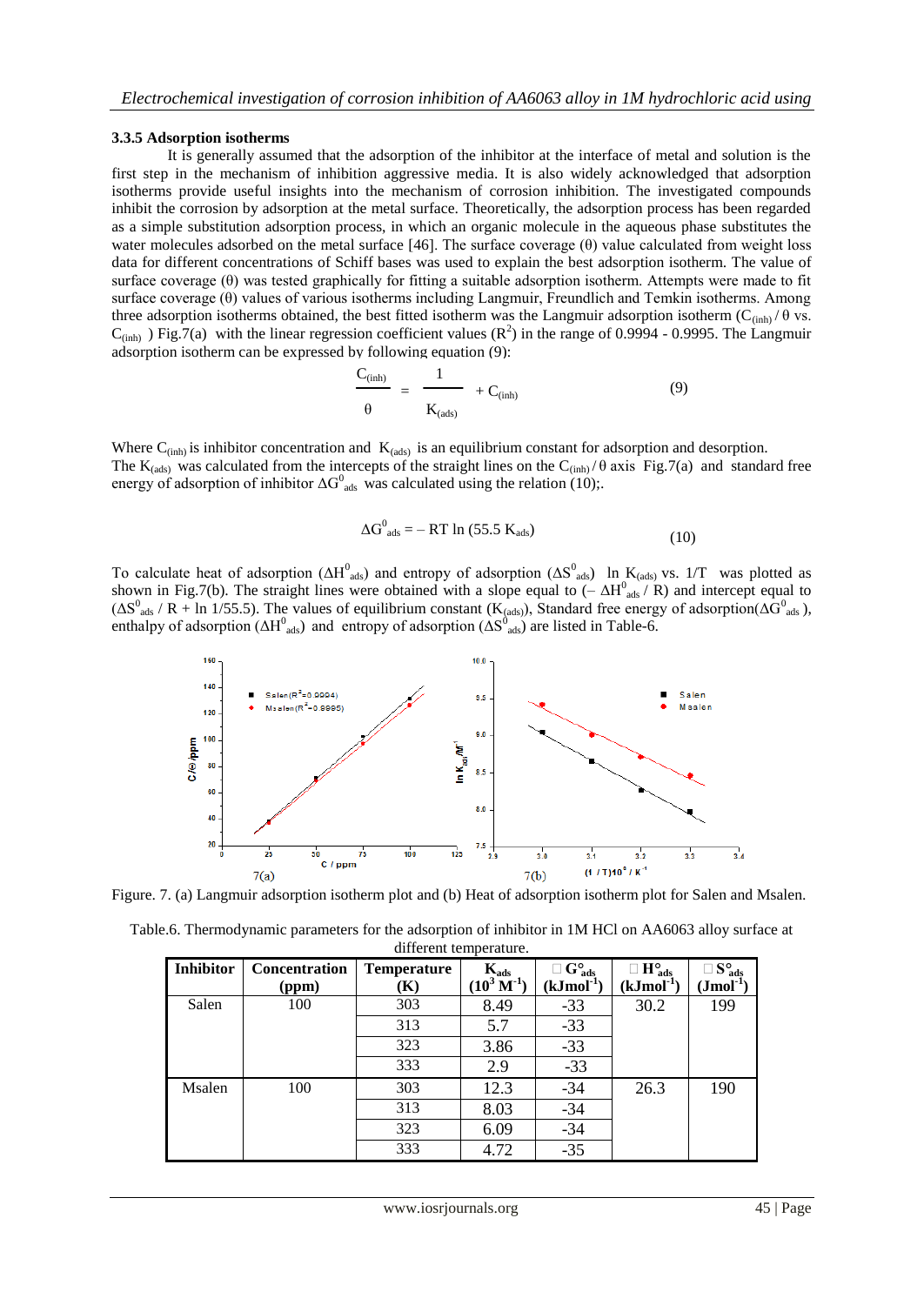# *Electrochemical investigation of corrosion inhibition of AA6063 alloy in 1M hydrochloric acid using*

The negative values of standard free of adsorption indicated spontaneous adsorption of Schiff bases on aluminium alloy surface. The calculated standard free energy of adsorption values for the Schiff bases are closer to  $-40$  kJ mole<sup>-1</sup> and it can be concluded that the adsorption of Schiff bases on the aluminium surface is more chemical than physical one [47]. The sign of enthalpy and entropy of adsorption are positive and is related to substitutional adsorption can be attributed to the increase in the solvent entropy and to a more positive water desorption enthalpy. The increase in entropy is the driving force for the adsorption of the Schiff bases on the aluminium alloy surface.

The adsorption of Schiff base on the aluminium alloy surface can be attributed to adsorption of the organic compounds via phenolic and iminic groups in both cases. Among these two Schiff bases, the chelate effect of Msalen is greater than that of Salen. This is due to the presence of two electron donating groups of –  $OCH<sub>3</sub>$  in Msalen structure than Salen. The more efficient adsorption of Msalen is the result of electronegative oxygen atoms present in the Msalen compared to Salen Structure.

### **3.4 Scanning electron microscope (SEM)**

Scanning electron microscopy of the inhibited and uninhibited metal AA6063 alloy samples are presented in Fig. 8. The SEM study shows that the inhibited alloy surface is found smoother than the uninhibited surface.



Figure. 8. Scanning electron micrographs of (a) Polished AA6063 alloy, (b) After immersion in 1M HCl for 2h, (c) After immersion in 1M HCl for 2h in presence of 100 ppm Salen and (d) After immersion in 1M HCl for 2h in presence of 100 ppm Msalen.

# **IV. Conclusion**

- 1. Potentiodynamic polarisation studies demonstrate the Schiff bases under investigation act as mixed type but predominantly cathodic inhibitors.
- 2. EIS measurements show that as the inhibitor concentration is increased, the charge transfer resistance increases and double layer capacitance decreases.
- 3. In weight loss studies, the inhibition efficiency  $(\mu_{WL}$ %) of the Schiff bases increases with increase in inhibitor concentration, whereas decreases with increase in immersion time and temperature.
- 5. The inhibition efficiency obtained using weight loss, potentiodynamic polarisation, and EIS studies are in good agreement and in accordance to the order: Msalen > Salen for AA6061.
- 6. The adsorptions of Schiff bases on alloy surface in 1M HCl solution are governed by Langmuir adsorption isotherm.
- **7.** The negative values of  $\Delta G^{\circ}$ <sub>ads</sub> indicate that the adsorption of the Schiff base molecule is a spontaneous process and adsorption mechanism is typical of chemisorptions.